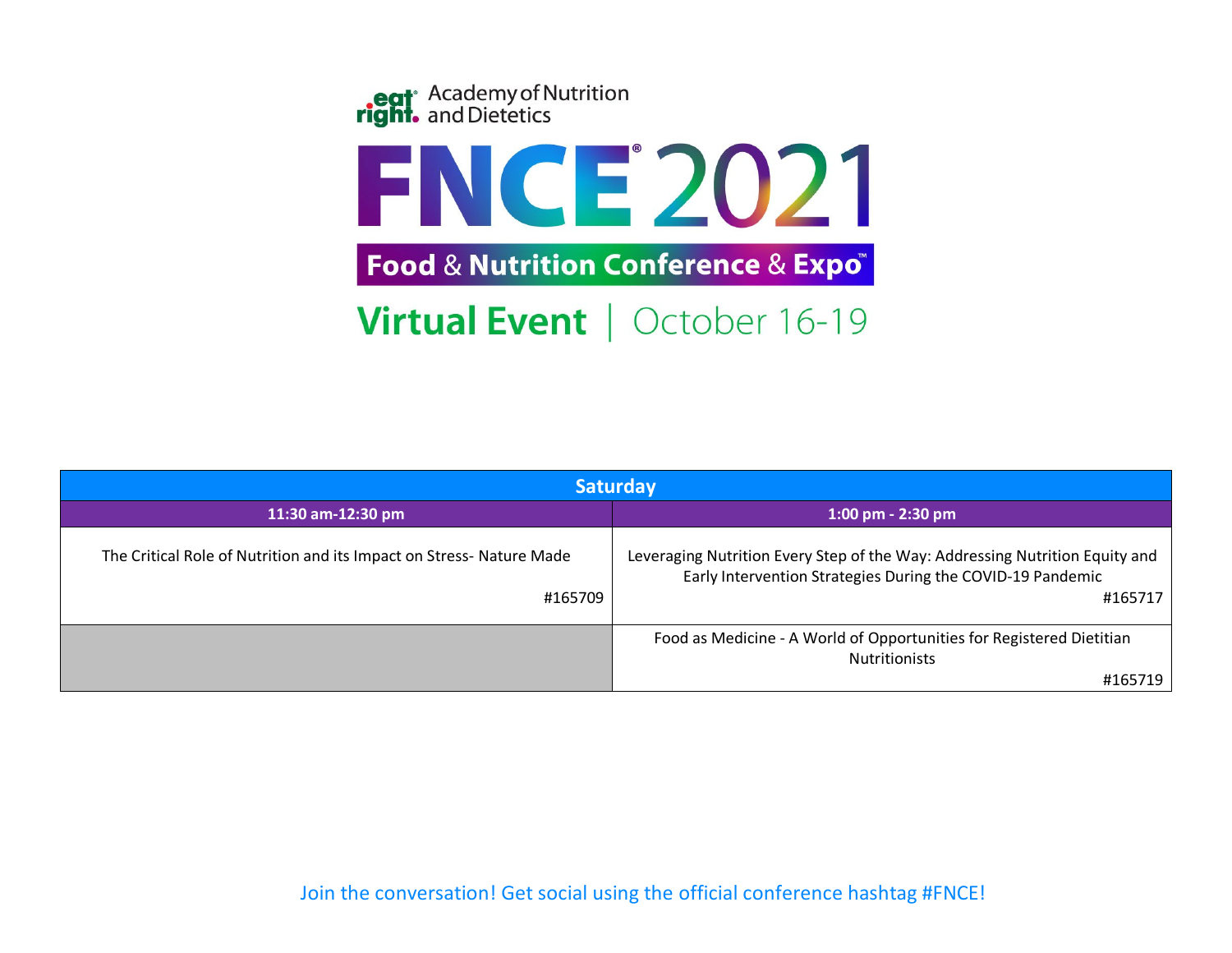| <b>Sunday</b>                                                                                                                       |                                                                                                                                                                                                                                  |                                                                                                                                                                                                          |                                                                                                                                           |  |  |  |
|-------------------------------------------------------------------------------------------------------------------------------------|----------------------------------------------------------------------------------------------------------------------------------------------------------------------------------------------------------------------------------|----------------------------------------------------------------------------------------------------------------------------------------------------------------------------------------------------------|-------------------------------------------------------------------------------------------------------------------------------------------|--|--|--|
| 10:00am-11:00 am                                                                                                                    | 11:30am -12:30pm                                                                                                                                                                                                                 | 2:30pm - 3:30pm                                                                                                                                                                                          | 4:00pm - 5:30pm                                                                                                                           |  |  |  |
|                                                                                                                                     | Integrative Practices in Oncology: State of the<br>Science<br><b>Planned with the Oncology Nutrition DPG</b><br>#163456                                                                                                          | Food Addiction and Psychosocial Adversity: Biological<br>Embedding, Contextual Factors, and Public Health<br>Implications<br>#163477                                                                     | Nourishing Our Communities Through A Pandemic: Stories Of<br>Resilience From The Front Lines<br>#163700                                   |  |  |  |
|                                                                                                                                     | Crafting Compelling Communication in a Complex<br>World<br>#163442                                                                                                                                                               | The Conundrum of Diabetes Care: It's More Than Counting<br>Carbs<br>#163515                                                                                                                              | Enteral Nutrition Myths Debunked!<br><b>Planned with the Dietitians in Nutrition Support DPG</b><br>#163802                               |  |  |  |
|                                                                                                                                     | Diagnosis, Treatment and Dietary Interventions<br>for SIBO: An Up-To-Date Practical Review<br>#163459                                                                                                                            | 2021 Wimpfheimer-Guggenheim International Lecture:<br>Global Capacity-Building in Early Life Nutrition<br>#165055                                                                                        | Nutrition and Immunity: Evidence at the Intersection of Diet and<br>Health<br>Planned with the Committee for Lifelong Learning<br>#164501 |  |  |  |
|                                                                                                                                     | Body Image and Cultural Compassion: Reimagining<br>Addressing the Obesity Cycle Through<br>Nutrition Intervention<br>Preconception and Prenatal Health<br>Planned with the Committee for Lifelong Learning<br>#163470<br>#165060 | Group Practice - Straightforward Business Guides from Industry<br>Experts<br>#163672                                                                                                                     |                                                                                                                                           |  |  |  |
| <b>Opening</b><br><b>Session: The</b><br><b>Infinite</b><br><b>Mindset: A</b><br><b>Fireside Chat</b><br>with Simon<br><b>Sinek</b> | The Right Recipe: Impacting Health, Addressing<br>Disparities & Getting Paid<br>#163445                                                                                                                                          | Demystifying Nephrology Nutrition: Standards of Practice<br>as a Professional Roadmap<br>#163525                                                                                                         | Indicators to Action: How to Navigate and Evolve Your Career in<br>Sports and Performance Nutrition<br>#163669                            |  |  |  |
|                                                                                                                                     | Leading Policy, System and Environmental Change<br>Through the Power of Coalition<br>Planned with the Public Health/Community Nutrition<br><b>DPG</b><br>#163450                                                                 | ACEND Forum: Partnership Models Under the Future<br><b>Education Model</b><br>#163523                                                                                                                    | Asian Cuisine: A Conversation on Regional Cooking Techniques &<br>Recipes<br>#163664                                                      |  |  |  |
|                                                                                                                                     | Cart to Counter: Leveraging Personality Data and<br>Technology to Boost the Grocery Experience<br><b>Planned with the Nutrition Informatics DPG</b><br>#163473                                                                   | Research-Community Partnerships to Catalyze<br>Improvements in In-Home and Rural Community Food<br>Environments<br>#163479                                                                               | Food Allergy Therapy in 2021: Oral Immunotherapy, Transition<br>to Real Foods, and the Role of the RDN<br>#163807                         |  |  |  |
|                                                                                                                                     | An Educators Toolkit: Developing High-Quality<br>and Competency-Based Online Nutrition<br>Education<br>#163454                                                                                                                   | Conscious Dietetics Practice: Assessing Dietetics (White)<br>Privilege and Confronting Racism<br>Planned with the National Organization of Blacks in Dietetics<br>and Nutrition (NOBIDAN) MIG<br>#163512 | Sustainable Diets: Understanding the Landscape of an Emerging<br>Research Area<br>#163696                                                 |  |  |  |
|                                                                                                                                     | Out of the Dark: Shining the Light on Nutritional<br>Challenges of Female Sex Workers and their<br>Children<br>#163447                                                                                                           | Research and Evidence-Based Practice: Divide and<br>Conquer or Combine for Success?<br>#163480                                                                                                           | Building Bridges, Overcoming Biases, Communicating Effectively<br>#163666                                                                 |  |  |  |
|                                                                                                                                     | The Global Table: A Conversation on Health and<br><b>Nutrition</b><br>Planned with the Committee for Lifelong Learning<br>#165128                                                                                                | Lab-Grown Meat: What You Need to Know About its Place<br>on the Plate<br>Planned with the Committee for Lifelong Learning<br>#165627                                                                     | Improving Obesity Nutrition Care Through Recognition of the<br>Lived Experience<br>#163803                                                |  |  |  |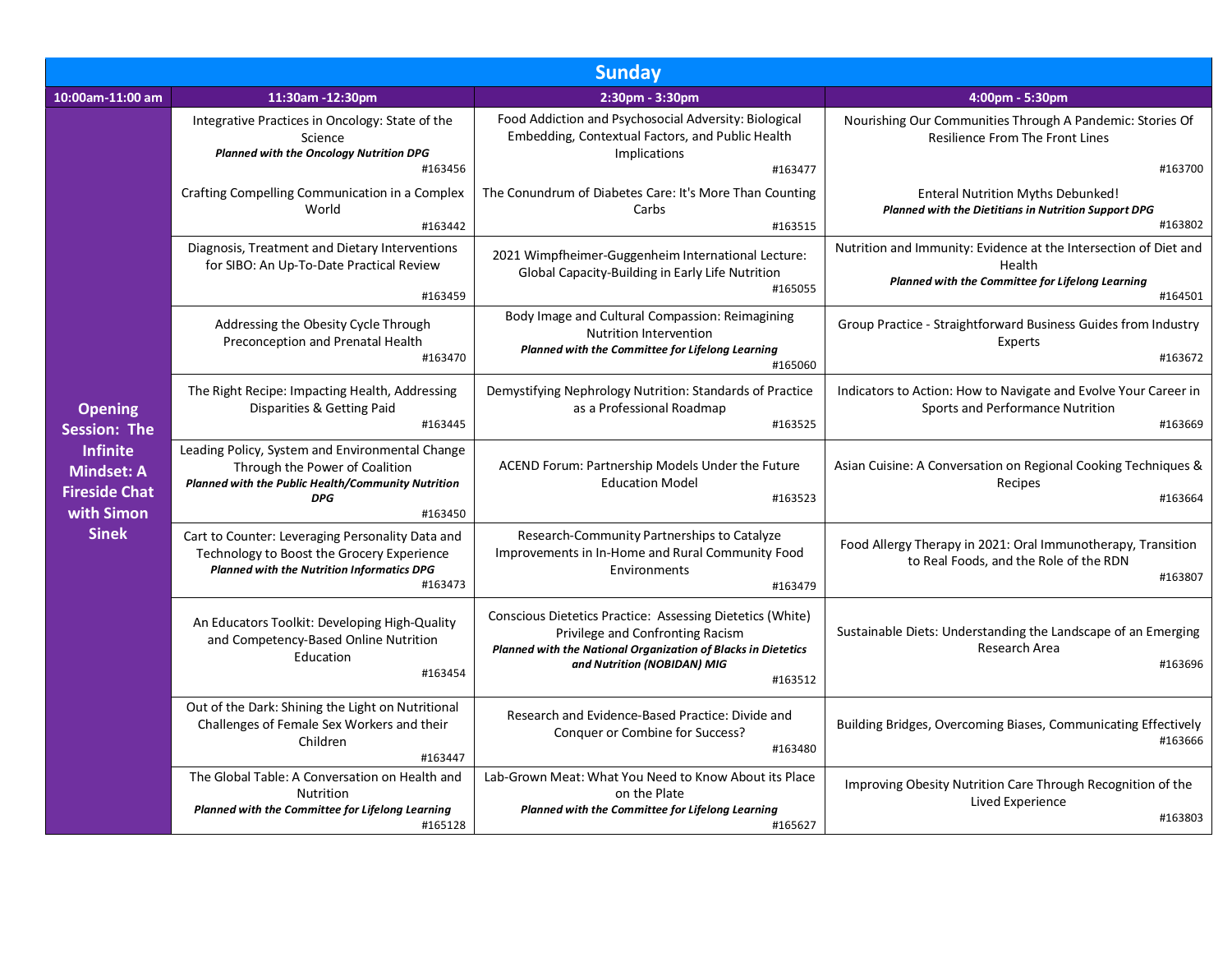| <b>Monday</b>                                                                                         |                                                                                                                                                                                                      |                                                                                                                                                                                   |                                                                                                                                                |  |  |  |
|-------------------------------------------------------------------------------------------------------|------------------------------------------------------------------------------------------------------------------------------------------------------------------------------------------------------|-----------------------------------------------------------------------------------------------------------------------------------------------------------------------------------|------------------------------------------------------------------------------------------------------------------------------------------------|--|--|--|
| 10:00am-11:00 am                                                                                      | 11:30am - 12:30pm                                                                                                                                                                                    | 2:30pm - 3:30pm                                                                                                                                                                   | 4:00pm - 5:00pm                                                                                                                                |  |  |  |
| <b>Member</b><br><b>Showcase:</b><br>Limitless:<br><b>Unleash and</b><br><b>Master Your</b><br>Mind's | Voices from Lived Experiences: A Qualitative<br>Study Exploring Perceived Barriers and<br>Facilitators to Treatment of Binge Eating Disorder<br>and Diabetes                                         | Averting Alzheimer's: Nutrition Implications for Women<br>Planned with the Women's Health DPG                                                                                     | Intermittent Fasting and Chrononutrition for Health: Who, Why,<br>and How?                                                                     |  |  |  |
|                                                                                                       | #163809                                                                                                                                                                                              | #163851                                                                                                                                                                           | #163918                                                                                                                                        |  |  |  |
|                                                                                                       | Building a Better Case: Negotiation Tactics to<br><b>Expand MNT Access</b><br>#163833                                                                                                                | Navigating Professional Roadblocks Using Persuasive<br><b>Communication Skills</b><br>#163853                                                                                     | Leveraging Gamification to Educate, Entertain and Engage<br>#163899                                                                            |  |  |  |
|                                                                                                       | Intellectual Property Essentials to Protect Your<br><b>Business and Brand</b><br>#163812                                                                                                             | Expanding Online Retail in Federal Nutrition Programs:<br>Lessons Learned from the COVID-19 Pandemic<br>#163857                                                                   | Head, Shoulders, Knees and Toes: How NFPE can Strengthen<br>your Pediatric Malnutrition Diagnosis<br>#163922                                   |  |  |  |
|                                                                                                       | Forecasting Innovation: Post Pandemic<br>Possibilities<br><b>Planned with the School Nutrition Services DPG</b><br>#163835                                                                           | Engaging Parents for Public Health - Reaching Today's<br>Caregivers with the Dietary Guidelines for Infants and<br>Toddlers<br>#163893                                            | Documenting Dangerous, Deceptive, and Discredited Practice<br>#163934                                                                          |  |  |  |
|                                                                                                       | Issues and Concerns Surrounding Dietary<br>Supplements<br>#163849                                                                                                                                    | A Dietitian's Role in Quality Improvement: Lessons Learned<br>from Enhanced Recovery in Bariatric Surgery<br>Planned with the Weight Management DPG<br>#163862                    | The Challenges of Obesity and Metabolic Syndrome in Living<br>Organ Donation and the Need for a Donor Wellness Program<br>#163904              |  |  |  |
|                                                                                                       | Future of Pre-hab and Rehab: Muscle Imaging<br>Prognostic and Therapeutic Applications in<br><b>Transplant &amp; Surgical Populations</b><br><b>Planned with the Dietitians in Medical Nutrition</b> | Black Dietitians Matter: Addressing Inequities and Exploring<br>Strategies for Increasing Blacks in Nutrition and Dietetics<br>Planned with the Diversity and Inclusion Committee | One Size Does Not Fit All: How Mindful Eating and Healthy<br>Weight-loss Strategies Can Coexist                                                |  |  |  |
|                                                                                                       | <b>Therapy DPG</b><br>#163844                                                                                                                                                                        | #163860                                                                                                                                                                           | #163897                                                                                                                                        |  |  |  |
|                                                                                                       | Reframing the Purpose of Immersion-Based<br>Simulation Experiences in Dietetics Education<br>with Empathy                                                                                            | <b>Expanding Global Nutrition Care to Complex Communities</b><br>Through Technology<br><b>Planned with the Global MIG</b>                                                         | Moving Evidence-based Guidelines from Paper to Practice                                                                                        |  |  |  |
| <b>Potential</b>                                                                                      | #163847                                                                                                                                                                                              | #163895                                                                                                                                                                           | #163924                                                                                                                                        |  |  |  |
|                                                                                                       | <b>Exploring Programmatic and Policy-based</b><br>Initiatives to Address Diversity, Equity and<br>Inclusion within the Older Americans Act<br><b>Nutrition Program</b>                               | Plant-Based Meat Alternatives Versus Meat for<br>Cardiovascular Risk Reduction<br>Planned with the Cardiovascular Health and Well-being DPG                                       | Leadership Zipline or Ladder: Is Going Horizontal the Best<br>Direction for You?<br>Planned with the Cultures of Gender and Age (COGA) MIG     |  |  |  |
|                                                                                                       | #163841<br>The Ram Chef Program: Building Skills and Self-                                                                                                                                           | #163855                                                                                                                                                                           | #163902                                                                                                                                        |  |  |  |
|                                                                                                       | <b>Efficacy of Nutrition Professionals Through</b><br>Culinary Instruction for Persons with Intellectual<br><b>Disabilities</b>                                                                      | Multi-Omics Approaches to Personalized Sports Nutrition:<br><b>Limits and Possibilities</b><br>Planned with the Committee for Lifelong Learning                                   | Identifying Opportunities to Advance Health Equity Through<br><b>Correctional Facility Food Service</b>                                        |  |  |  |
|                                                                                                       | #163839                                                                                                                                                                                              | #164507                                                                                                                                                                           | #163905                                                                                                                                        |  |  |  |
|                                                                                                       | Are you Ready for the Future? Artificial<br>Intelligence is Coming Your Way<br>Planned with the Committee for Lifelong Learning<br>#164499                                                           | The Post-Pandemic Workforce Challenge: Recruitment,<br>Retention, and Reimagining Your Career Possibilities<br>Planned with the Committee for Lifelong Learning<br>#165630        | From Awareness to Action: Leveraging Critical Thinking for<br><b>Cultural Humility Development</b><br>#163911                                  |  |  |  |
|                                                                                                       | Influencing Up: Fostering Collaborative<br>Relationships with Your Bosses<br>Planned with the Committee for Lifelong Learning<br>#165062                                                             | NOLA Spotlight: Culinary Innovations in Restaurants,<br>Markets & Therapeutic Pantries<br>Planned with the Committee for Lifelong Learning<br>#164724                             | Women's Up Hill Climb to Overcome Social Determinants of<br>Reproductive Health<br>Planned with the Committee for Lifelong Learning<br>#165632 |  |  |  |